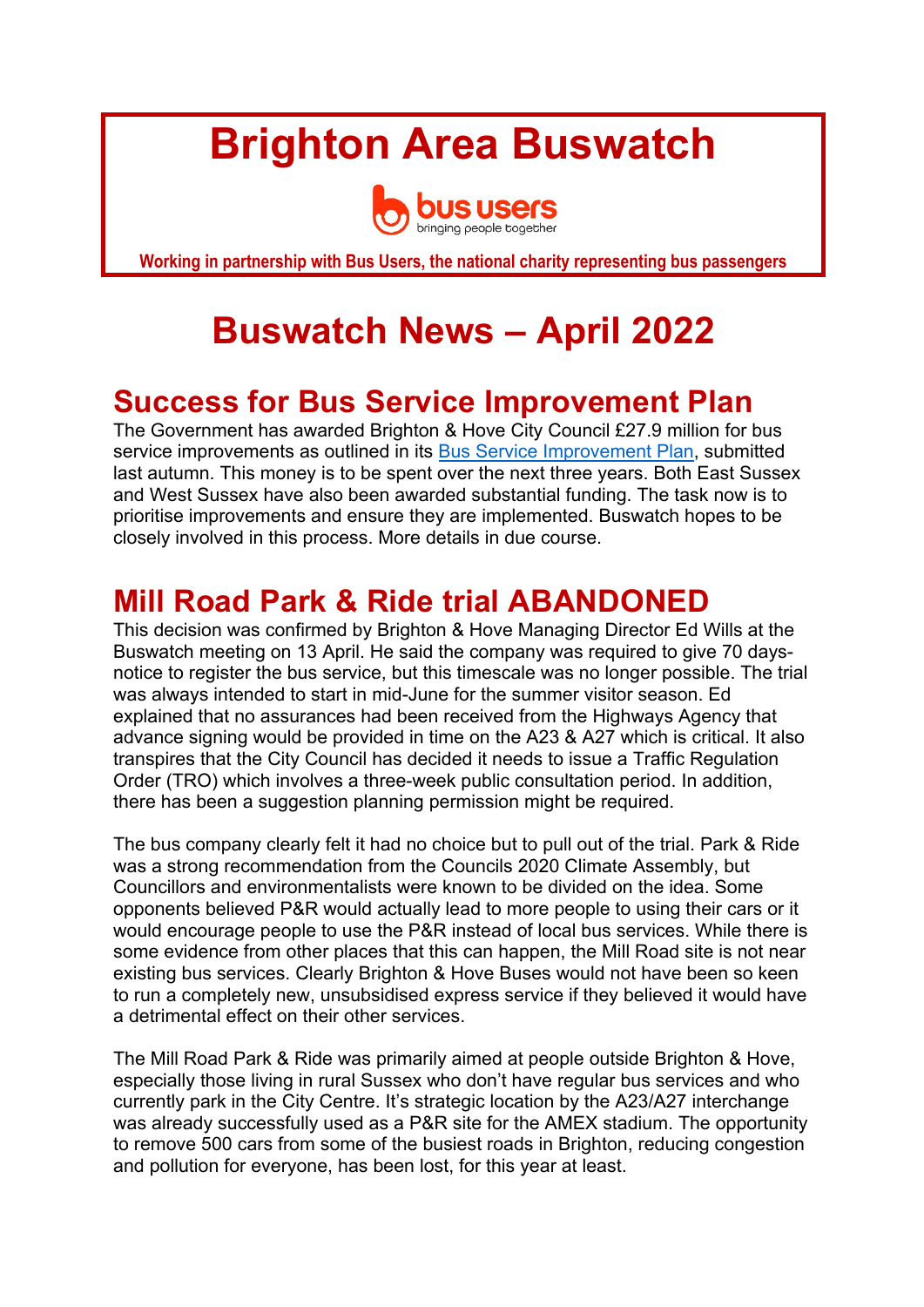## **How 2022 bus fares compare with other areas**

Revised fares came into effect on most buses in Brighton & Hove on 11 April, the first increase for two years. The Government had provided financial support for bus companies to prevent fares increases during the pandemic. In our area bus fares on commercial bus services (the vast majority) are set by bus companies. The City Council applies the same fares on subsidised services operated by The Big Lemon and Compass Travel. In London, bus fares are controlled by The Mayor of London. Reading Buses is included as it is the nearest Council owned bus company. It runs town and country services with many similarities to those in Brighton & Hove.

| <b>Adult</b><br>fares        | <b>Brighton &amp;</b><br><b>Hove Buses</b><br><b>Metrobus</b><br><b>Big Lemon</b><br><b>Compass</b><br>within City<br><b>Saver area</b> | <b>Brighton &amp;</b><br><b>Hove Buses</b><br><b>Beyond City</b><br><b>Saver area</b> | <b>Stagecoach</b><br>17 & 700 to<br><b>Patcham or</b><br><b>Shoreham</b><br>and beyond | <b>Transport for</b><br>London (TfL)<br>bus & tram<br>using Oyster<br>or<br>contactless | <b>Council</b><br>owned<br><b>Reading Buses</b><br>within town<br>and beyond |
|------------------------------|-----------------------------------------------------------------------------------------------------------------------------------------|---------------------------------------------------------------------------------------|----------------------------------------------------------------------------------------|-----------------------------------------------------------------------------------------|------------------------------------------------------------------------------|
| <b>Single</b><br>journey     | £1.70 short hop<br>£2.30Centrefare<br>£2.80 on bus<br>£2.80 One hour<br>+ Multi-buy App<br>discounts                                    | $£1.70 -$<br>£6.20<br>according to<br>distance<br>(highest to<br>Tun. Wells)          | $£1.50 -$<br>£2.55 in City<br>variable<br>beyond                                       | £1.65 free<br>transfers<br>within one<br>hour                                           | $£2.10/£2$ App<br>£2.60/2.50 for<br>one hour.<br>Variable out of<br>town     |
| One day<br>ticket            | £5.50 on bus<br>£5 Key/App<br>£5.80 scratch<br>card                                                                                     | £7 on bus<br>£5.50<br>Key/App<br>£5.80<br>scratch card                                | £4.60 in City<br>£4.30 App<br>£9.10<br>beyond<br>£8.40 App                             | £4.95 Pay As<br>You Go max<br>£5.20 bought<br>in advance                                | £4.20 or<br>£4 App in<br>town<br>£7.30 beyond<br>£7 App                      |
| <b>Weekly</b><br>ticket      | £22.75 (X - see<br>note below)<br>Key/App<br>£29 scratch<br>card                                                                        | £25 Key/App<br>(X - see note<br>below)<br>£29 scratch<br>card                         | £16 in City<br>£15.50 App<br>£26.50<br>beyond<br>£25.50 App                            | £23.30                                                                                  | £16 in town<br>£23 beyond                                                    |
| 4 week/<br>monthly<br>ticket | £84 Key card or<br>App                                                                                                                  | £91 Key card<br>or App                                                                | £55 City<br>£95 beyond                                                                 | £89.50                                                                                  | £59 in town<br>£80 beyond                                                    |
| <b>Annual</b><br>ticket      | £715 Key card                                                                                                                           | £785 Key<br>card                                                                      | £570 in City<br>£995beyond                                                             | £932                                                                                    | £605 In town<br>£920 beyond                                                  |

(X) – a promotional weekly cap of £19 applies for Contactless tap on tap off. **This offer has been extended until 26 June**. It applies on Brighton & Hove Buses only.

On-bus fares are those paid with cash or Contactless. See bus company and TfL websites for the full range of tickets available. All bus companies accept Contactless for on-bus payments. In our area only Brighton & Hove Buses have a tap on tap off Contactless facility with daily, multi-day and weekly caps. There are cheaper options for under 18s and students and those buying in advance.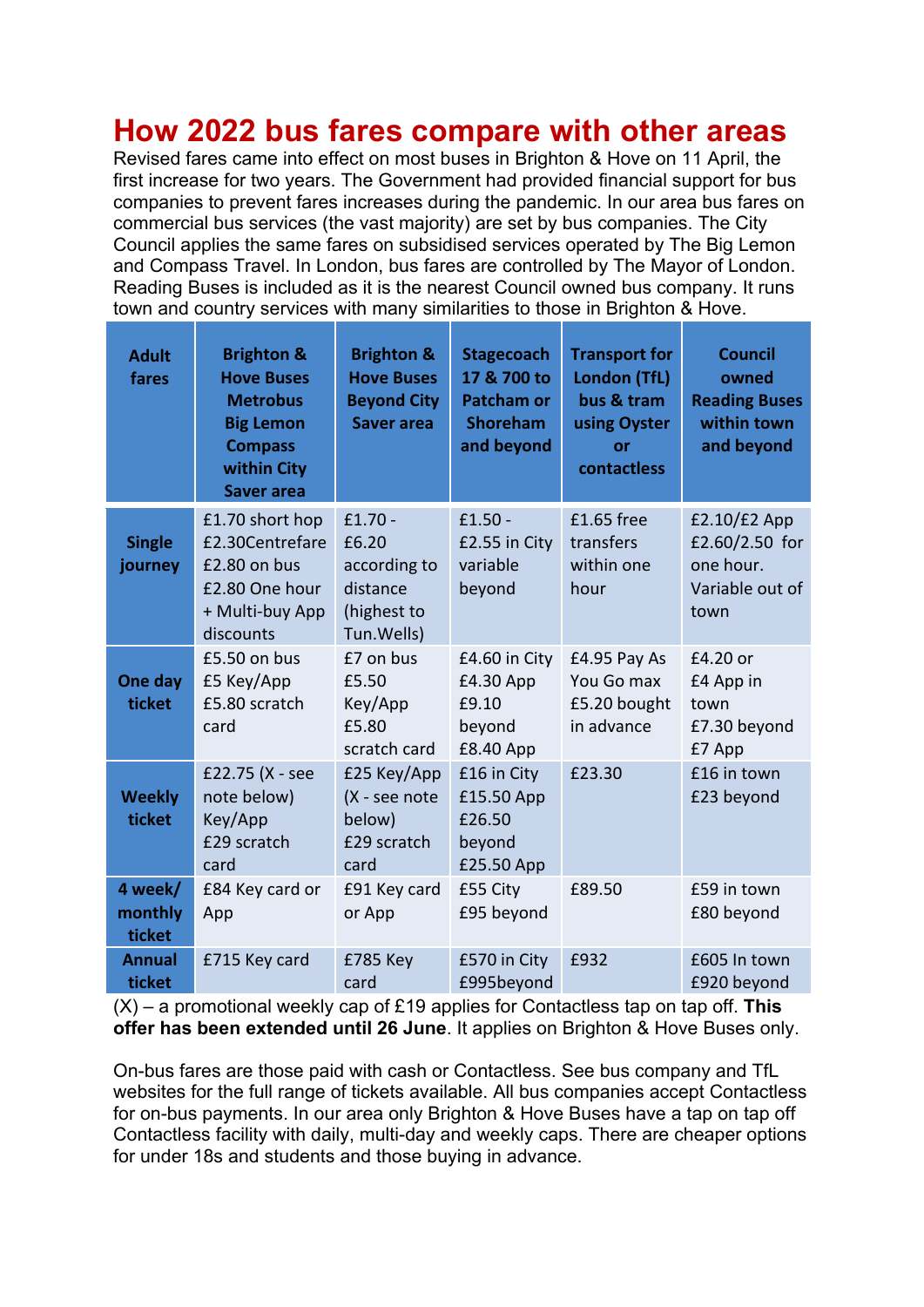Brighton & Hove Buses reduced its short hop fares from £1.90 to £1.70 but the lowest short hop fares in our area are on Stagecoach buses. Old Steine to Palmeira Square on Stagecoach Coastliner 700 is just £1.50. Brighton & Hove Buses charges £2.30 for the same trip. The single 'hopper' fare in London has increased from £1.50 to £1.65 making it just 5p less than the lowest B&H fare. However, the £1.65 fare in London covers any distance and allows free transfers within one hour. Reading Buses fares are generally lower than Brighton & Hove for local journeys within the town. Its weekly ticket at £16 is a real bargain.

One Day, Weekly and monthly prices in London are actually very similar to Brighton & Hove Buses, within the City Saver area. Annual B&H tickets are significantly lower than London, even outside the City Saver area. Stagecoach and Metrobus have the highest priced annual ticket, both £995. This rate would apply for journeys from Brighton to Lancing (700) or to Pyecombe (Stagecoach 17 or Metrobus 270, 271, 272 & 273).

Fares on Metrobus routes 270, 271, 272 & 273 from Brighton to Haywards Heath and Crawley are different from Brighton & Hove fares. There are no £1.70 short hop fares within Brighton and Saver tickets are not valid north of Patcham. Stagecoach fares outside Brighton are generally much higher. A one-day ticket in Worthing and Lancing only costs £6.30 and a return from Brighton to Worthing is £8.20.

#### **Child Fares**

Child fare comparisons are difficult because every bus company seems to have a different policy, some charge a flat rate, some half the adult fare and some more than half fare. Obviously, London has the best deal with free travel, this is a political decision as fares are controlled by The Mayor of London not TfL.

Brighton & Hove Buses has one of the best deals with its Bus ID scheme and a 50p fare for accompanied travel or half the adult fare. £2.50 for a child day Saver ticket bought on the app is roughly in line with large city operators around the UK. Stagecoach charges much more than half the adult fare, a day ticket on routes 17 & 700 within the Brighton – Shoreham area costs £4.60 for adults or £4 for children.

Most bus companies offer family/group tickets for two adults and up to three under 16 or 18 for under £10 but be careful where you buy them. According to the Stagecoach website the charge is £5 for two adults and two children paid on bus but £9 for the same ticket in advance on the app. Brighton & Hove charges £11 on-bus or £9 on the Mobile app for up to three children. A one Day Family Discovery ticket valid on virtually all buses in the southeast costs £17.50.

## **Bus Times will not be published again**

Brighton & Hove Buses MD Ed Wills has confirmed that the familiar free timetable book published twice a year since the 1980s will not be printed again. Printed timetables for each route and maps will still be available, from One Stop Travel in North Street. Timetables and maps are also available online. Bus Times is one of the factors that helped to make bus travel in Brighton and Hove such a success by putting all timetables together in one publication. It will be missed by many.